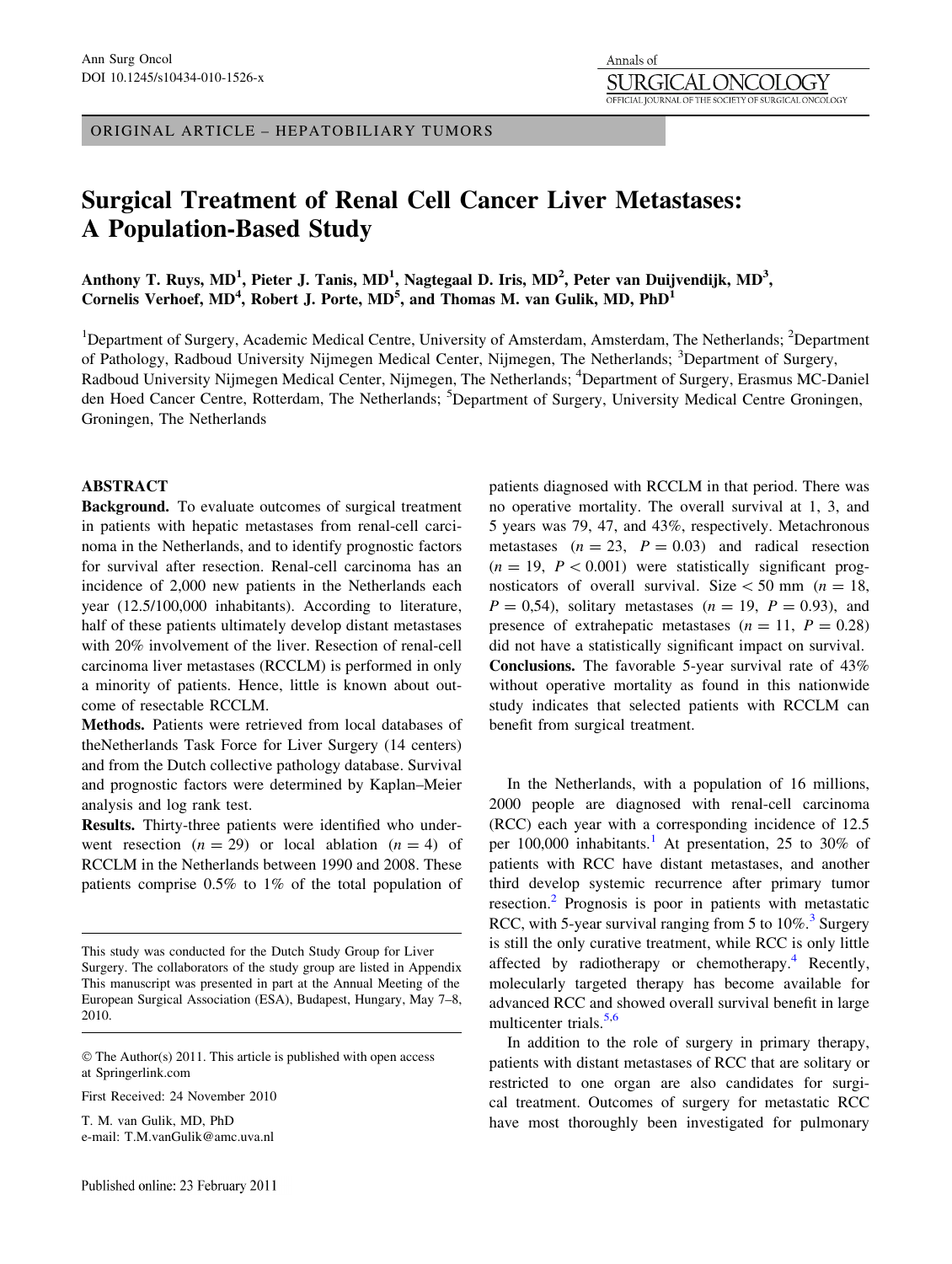localizations because the lungs are a preferential metastatic site. $<sup>7</sup>$  $<sup>7</sup>$  $<sup>7</sup>$  The liver is less often involved and infrequently is the</sup> only site of metastatic RCC.<sup>[8](#page-5-0)</sup> Development of hepatic metastases is generally considered a poor prognostic factor and is frequently a predictor of more widespread disease.<sup>[9](#page-5-0)</sup> This is why such patients are only incidentally referred for liver resection, and consequently, there is little available literature on this topic. Patients with RCC liver metastases (RCCLM) are often pooled in series with hepatic metastases that are not of colorectal or neuroendocrine origin. This group includes liver metastases from genitourinary malignancies, sarcomas, breast cancer, melanoma, and other primary tumors. Tumor biology and clinical behavior vary greatly among these different malignancies.

The objective of this study was to determine population characteristics, survival, and prognostic factors in patients with RCCLM who underwent local treatment, either by surgery or ablative techniques, in the Netherlands.

## MATERIALS AND METHODS

## Patients

To identify a complete cohort of patients with RCCLM who had been surgically treated in the Netherlands, a search in the national histopathology database, PALGA, was performed.<sup>[10](#page-5-0)</sup> PALGA (Pathologisch Anatomisch Landelijk Geautomatiseerd Archief; Pathological Anatomy National Automated Archive) is a nationwide network and archive that has been set up in the Netherlands to facilitate the optimal use of histopathology and cytopathology data. PALGA has been available since 1971, and all 64 histopathology and cytopathology laboratories in the Netherlands contribute to it. It currently contains approximately 42 million excerpts from nearly 10 million patients.<sup>[10](#page-5-0)</sup>

This study was conducted under the direction of the Netherlands Task Force for Liver Surgery. All members were sent a letter that asked them to check their local databases for surgically treated patients with RCCLM. In addition, patient information obtained by the search in PALGA was provided to aid in this process. A specific questionnaire designed to acquire a variety of patient characteristics concerning primary tumor, metastases, treatment, and outcome was attached to this letter. One of the investigators (A.T.R.) visited some of the hospitals to examine and collect the data. Survival data were obtained from the local hospitals and were updated if necessary by contacting primary care physicians.

Patients with direct ingrowth of the primary tumor in the liver or ingrowth of peritoneal metastases in the liver were excluded from this analysis because of probable different

tumor biology and patient survival. For the same reason, patients with nephroblastoma as primary tumor were excluded.<sup>[9](#page-5-0)</sup>

A total of 37 patients with RCCLM were identified by the described search strategy. Data from four of these patients could not be retrieved as a result of unavailability of the patients' records in the hospitals concerned. This was likely the result of the long time period between treatment and data retrieval (up to 19 years). This resulted in a study population of 33 patients treated in a 19-year period between 1990 and 2008. Population characteristics are displayed inTable [1.](#page-2-0) Data were obtained from a total of 14 hospitals, including 7 university hospitals and 7 referring hospitals.

### Statistical Analysis

Overall and disease-free survival were determined according to the Kaplan–Meier method. Potential prognosticators of overall survival were evaluated by univariate analysis by the log rank test. The univariate tested variables were chosen on the basis of reported prognostic factors in the literature on metastatic RCC and colorectal liver metastases: patient sex and age, site of primary tumor, characteristics of RCCLM (number, size, metachronous or synchronous, and disease-free interval), presence of extrahepatic disease, and completeness of resection. A multivariate analysis was not feasible in this study as a result of the small sample size. P values of  $< 0.05$  were considered statistically significant. The data were analyzed with SPSS software, version 16.0 (SPSS, Chicago, IL).

### **RESULTS**

## Population Characteristics

Histopathology of the primary tumor could be retrieved in 28 patients (84%), and showed clear-cell carcinoma in most patients (63%). Most RCCLM were metachronous (70%), with a median interval from nephrectomy of 50 (range 7–360) months. RCCLM were multiple in 14 patients (43%), with an upper limit of 19. There was evidence of extrahepatic disease in 11 patients (33%). These metastases were surgically treated with curative intent before liver resection, or were synchronously discovered at laparotomy and subsequently resected. The extrahepatic metastases included metastases to vagina, omentum, bile duct, diaphragm, adrenal gland, gallbladder, and lung. The patient with metastases to the bile duct was previously described in the literature.<sup>[11](#page-5-0)</sup> Twelve patients received additional systemic treatment including chemotherapy,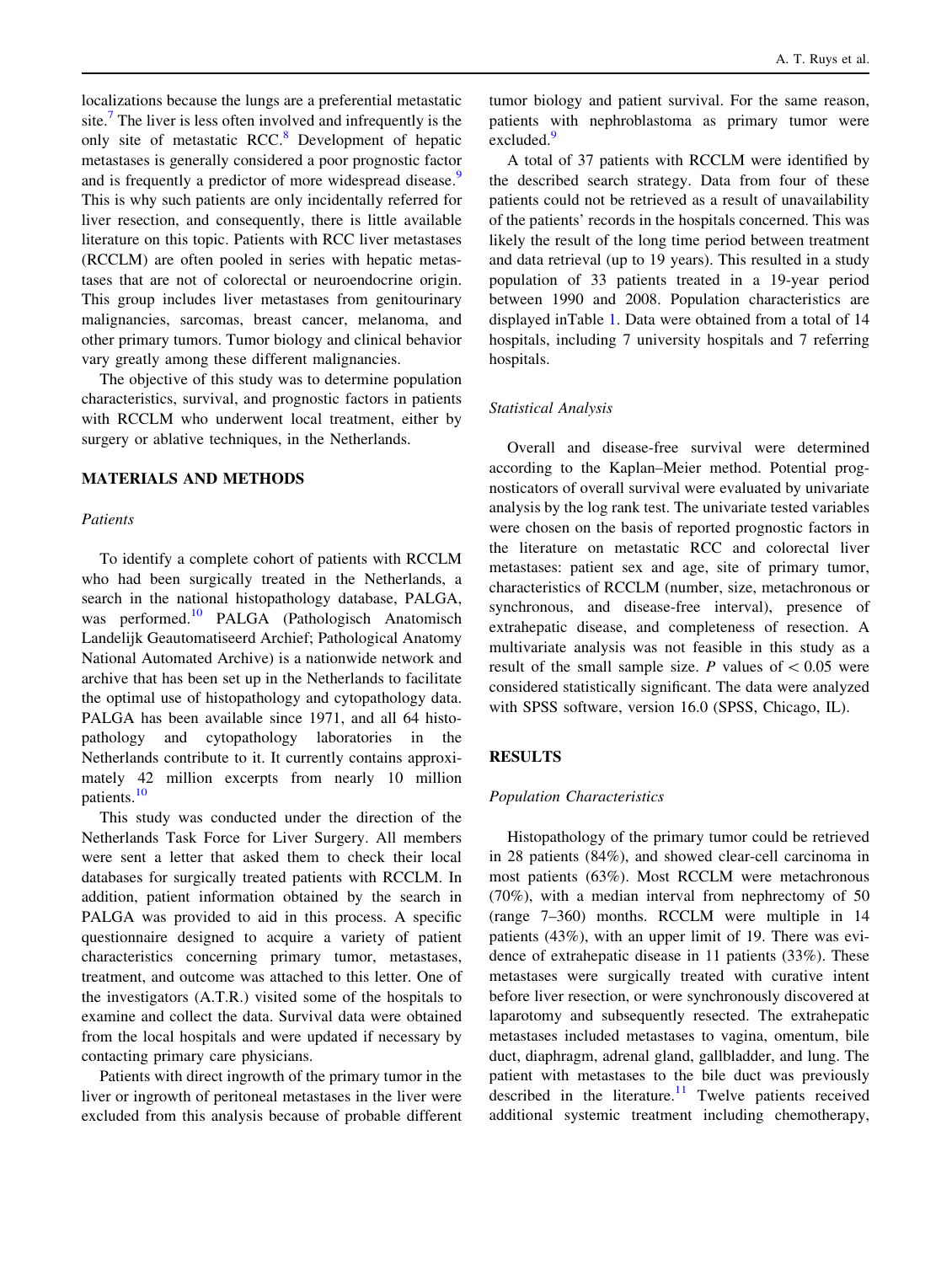<span id="page-2-0"></span>TABLE 1 Population characteristics of 33 patients who underwent surgical or local ablative resection of renal-cell carcinoma liver metastases

| Factor                       | Value <sup>a</sup> |
|------------------------------|--------------------|
| Sex                          |                    |
| Male                         | 16(48)             |
| Female                       | 17 (52)            |
| Age (y), median (range)      | $61(20-77)$        |
| Histology                    |                    |
| Clear cell                   | 21 (64)            |
| Chromophobe                  | 3(9)               |
| Papillary                    | 3(9)               |
| Other/unknown                | 6(18)              |
| Metastases                   |                    |
| Time                         |                    |
| Synchronous                  | 10(30)             |
| Metachronous (7-360 mo)      | 23 (70)            |
| Symptomatic                  |                    |
| Yes                          | 9(45)              |
| No                           | 11(55)             |
| Size                         |                    |
| $\leq 50$ mm                 | 18 (60)            |
| $>50$ mm                     | 12(40)             |
| Number                       |                    |
| Solitary                     | 19 (58)            |
| Multiple $(1-19)$            | 14 (42)            |
| Localization                 |                    |
| Left liver lobe              | 10(32)             |
| Right liver lobe             | 20(62)             |
| <b>Bilateral lobes</b>       | 2(6)               |
| Extrahepatic disease         |                    |
| Yes                          | 11(33)             |
| No                           | 22 (67)            |
| (Neo)adjuvant therapy        |                    |
| Immunotherapy                | 7(21)              |
| Chemotherapy                 | 3(9)               |
| Molecularly targeted therapy | 3(9)               |

Values are expressed as  $n$  (%) unless otherwise indicated. Missing numbers are a result of unknown data

immunotherapy (interferon and interleukin-2), and molecularly targeted therapy (sunitinib and sorafenib).

#### Operative Data

The surgical treatment performed in these patients included 8 metastasectomies (24%), 10 segmentectomies (30%), 4 left hemihepatectomies (12%), 6 right hemihepatectomies (18%), 1 extended right hemihepatectomy, and 8 radiofrequency ablations (RFA). RFA was performed in addition to resection in 4 patients and was the only

treatment modality in another 4 patients. All RFA procedures were performed during laparotomy. Resection margin was tumor negative in 19 (76%) of 25 patients who underwent resection, as defined by removal of all macroscopically detectable disease and microscopically clear resection margins. Patients who underwent RFA as solitary treatment or in combination with resection were excluded from this analysis. There was no operative mortality, and postoperative complications developed in 6 patients (18%). These were classified as major complication (Dindo-Clavien grade IV) in 2 patients  $(6\%)$ .<sup>[12](#page-5-0)</sup> This postoperative morbidity consisted of lung embolism, atrial fibrillation, intra-abdominal hemorrhage, reversible liver failure, pleural fluid, and intra-abdominal abscess. Relaparotomy was only required in the patient who had active postoperative bleeding.

#### Survival

Complete survival data could be retrieved from all patients. At the end of the study, 17 patients (52%) had died. Of the 16 patients (48%) alive, 11 had evidence of recurrent disease, either hepatic or extrahepatic. The time to recurrence ranged from 1 to 54 months, with a median of 10 months. The 1-, 3-, and 5-year disease-free survival rates were 49, 18, and 11%, respectively (Fig. 1). None of the patients with recurrent hepatic metastases underwent repeat liver resection. One patient was diagnosed with metastases to the lungs after 33 months. He survived two consecutive metastasectomies of the lungs, and is still alive after 212 months. Median survival of patients with recurrent disease was 23 (range 3–212) months.



FIG. 1 Overall survival and disease-free survival after surgical treatment in patients who underwent resection of renal-cell carcinoma liver metastases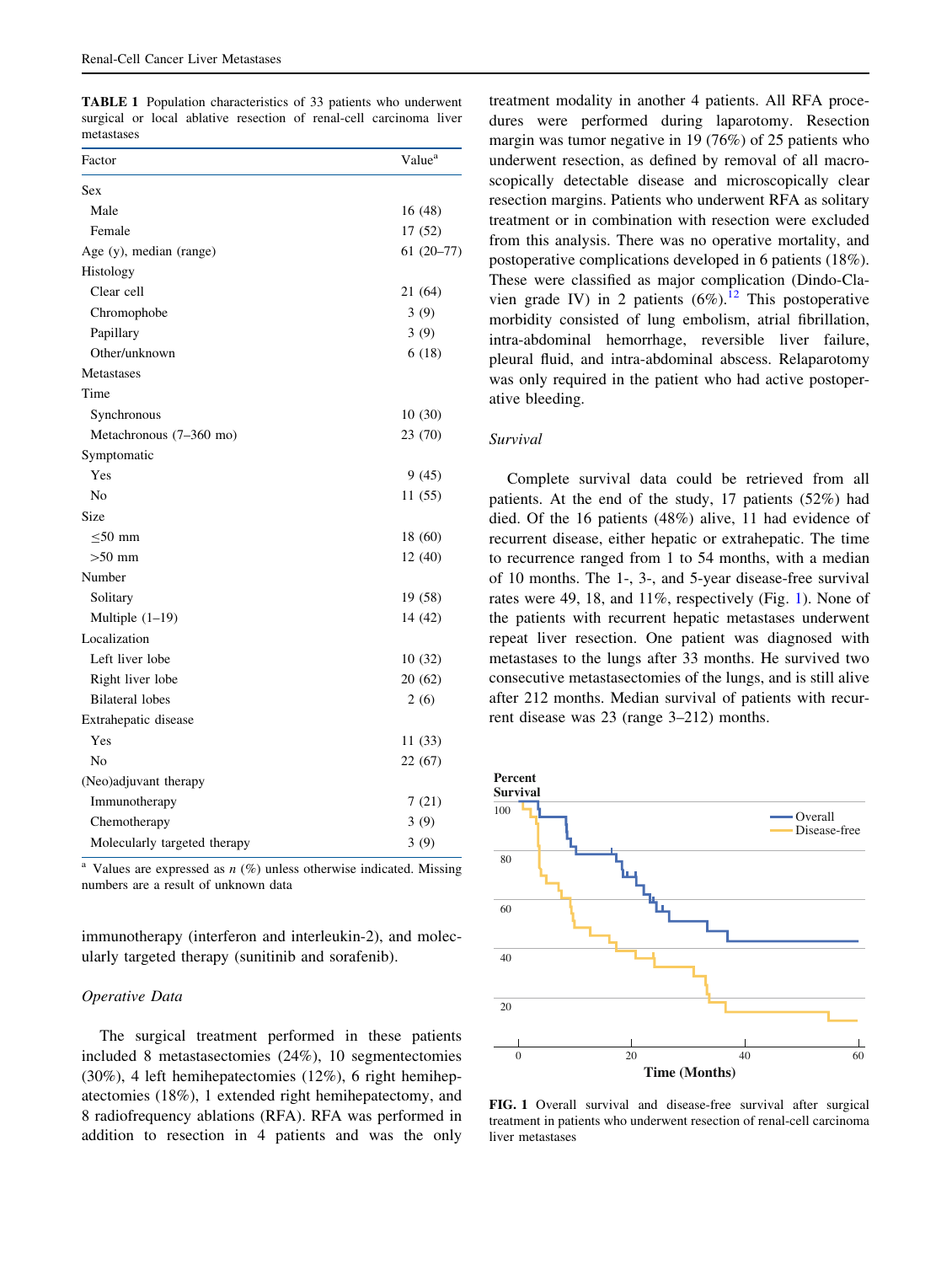<span id="page-3-0"></span>TABLE 2 Univariate analysis of potential prognostic factors for overall survival in patients who underwent surgical or local ablative resection of renal-cell carcinoma liver metastases

| Prognostic factor                          | No. of<br>patients | Median survival<br>(months) | $P$ value |
|--------------------------------------------|--------------------|-----------------------------|-----------|
| Age                                        |                    | 0.37                        |           |
| $\leq 60$ years                            | 16                 | 27                          |           |
| $>60$ years                                | 17                 | 33                          |           |
| <b>Sex</b>                                 |                    |                             | 0.38      |
| Male                                       | 16                 | 23                          |           |
| Female                                     | 17                 | 33                          |           |
| Primary tumor side <sup>a</sup>            |                    |                             | 0.95      |
| Left                                       | 14                 | 27                          |           |
| Right                                      | 17                 | $>33$                       |           |
| Liver metastases                           |                    |                             |           |
| Timing                                     |                    | 0.03                        |           |
| Synchronous                                | 10                 | 18                          |           |
| Metachronous                               | 23                 | >37                         |           |
| Disease-free interval                      |                    |                             | 0.051     |
| $<$ 24 months                              | 17                 | 22                          |           |
| $>24$ months                               | 16                 | >37                         |           |
| Size of largest<br>metastasis <sup>a</sup> |                    |                             | 0.54      |
| $<$ 50 mm                                  | 18                 | >33                         |           |
| $>50$ mm                                   | 12                 | 24                          |           |
| Number of metastases                       |                    | 0.93                        |           |
| Solitary                                   | 19                 | 27                          |           |
| Multiple                                   | 14                 | $>33$                       |           |
| Extrahepatic disease                       |                    |                             | 0.28      |
| Present                                    | 11                 | 27                          |           |
| Absent                                     | 22                 | >37                         |           |
| Resection margin                           |                    |                             | < 0.001   |
| Radical resection<br>(R0)                  | 19 <sup>a</sup>    | 37                          |           |
| Irradical resection<br>(R1/R2)             | 6                  | 9                           |           |

Data from patients who underwent radiofrequency ablation were not analyzed

<sup>a</sup> Data were not available for all patients

Overall 1-, 3-, and 5-year survival rates were 78, 47, and 43%, respectively (Fig. [1\)](#page-2-0). The median overall survival was 33 (4–224) months.

#### Univariate Analysis of Prognostic Factors

In the univariate analysis, two factors showed statistically significant influence on overall survival (Table 2). None of the patients with an incomplete resection (R1 or R2) survived longer than 23 months, in contrast to patients with a complete resection (R0), who had a median survival of 37 months ( $P < 0.001$ ), as shown in Fig. 2. Patients



FIG. 2 Overall survival according to resection margins ( $P < 0.001$ ). Patient who underwent radiofrequency ablation were excluded from this analysis

with synchronous metastases had a statistically significantly  $(P = 0.03)$  shorter survival than patients with metachronous metastases (Fig. 3). This effect slightly diminished when we compared the median overall survival of patients with a disease-free interval of less than 24 months and those with an interval between primary tumor and liver metastases of more than 24 months; the effect was not statistically significant ( $P = 0.051$ ). Because of the heterogeneity of the adjuvant therapy, this was not analyzed as a prognostic factor. Age and sex of the patient  $(\leq 60 \text{ vs. } > 60 \text{ years})$ , site of the primary tumor, number of liver metastases, or size of the largest metastasis had no



FIG. 3 Overall survival according to the timing of resection of renalcell carcinoma liver metastases ( $P = 0.03$ )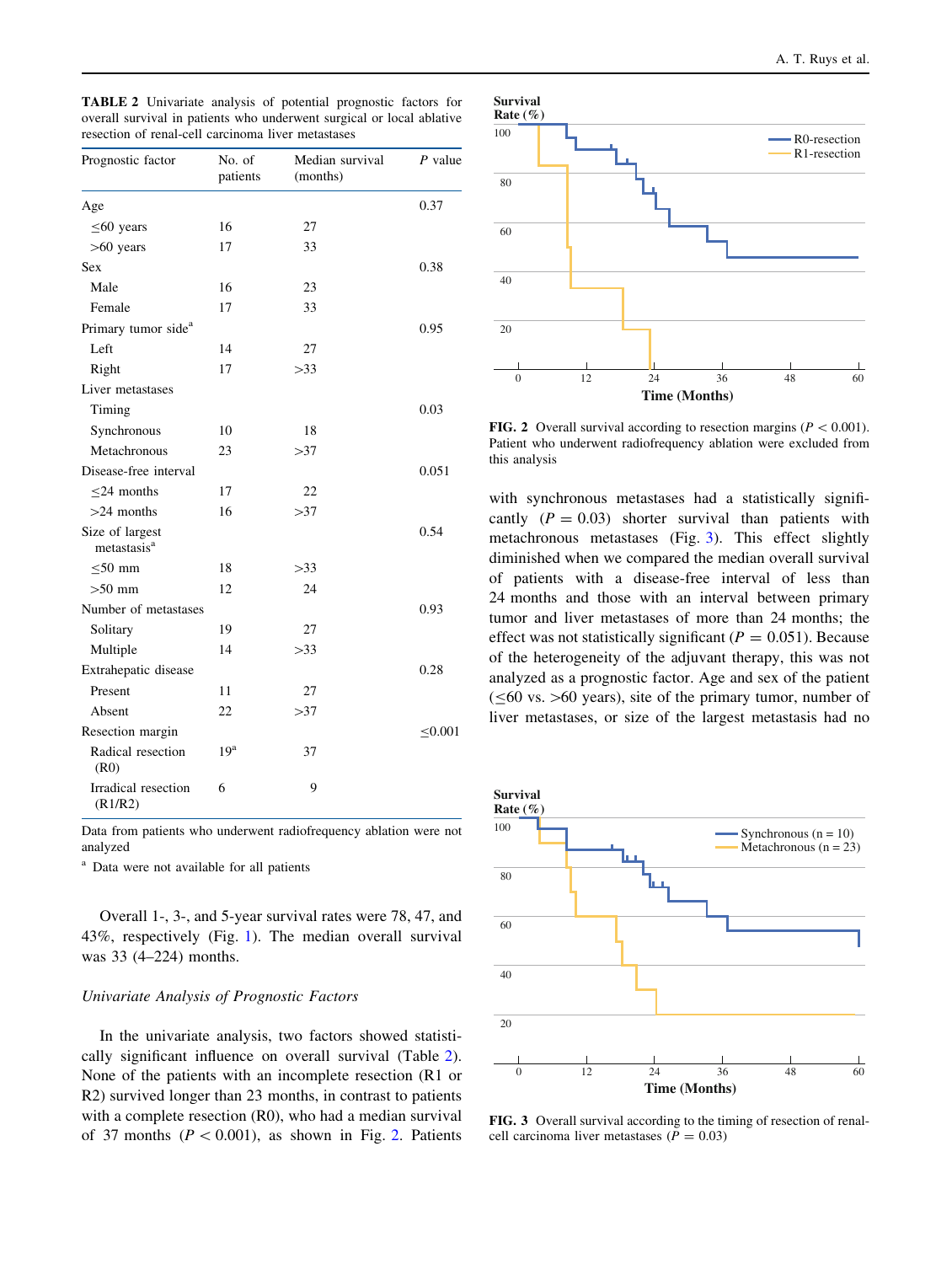statistically significant influence on overall survival (Table [2](#page-3-0)).

#### DISCUSSION

Patients with RCCLM generally have a particularly poor prognosis, which is even worse than patients with RCC metastases to other organs, such as lungs and bone.<sup>[13](#page-5-0)</sup> In the series of Suppiah et al., the median survival of 186 untreated patients with hepatic RCC metastases was only 7.8 months.<sup>[13](#page-5-0)</sup> However, the present population-based study demonstrates that a selected subgroup of patients with RCCLM can be offered the possibility of long-term survival by surgical intervention, either resection or local ablation. Five-year survival of 43% as found in the present study is substantially better than the approximately 10% survival after 1 year reported in the whole group of patients with RCCLM.<sup>[14](#page-5-0),[15](#page-5-0)</sup>

Data regarding the efficacy of surgical treatment of RCCLM are rarely reported. In a survival analysis based on 15 reports by Aloia et al., 2-year survival was  $40\%$ . Besides this review including 64 patients, two other studies have been published. $16,17$  $16,17$  Thelen et al. described their single-institution experience in 31 patients who underwent liver resection for RCC metastases with an overall 5-year survival of 38%.<sup>[17](#page-6-0)</sup> Adam et al. described a series of 1452 patients with noncolorectal, nonneuroendocrine hepatic metastases, of whom 85 had a primary  $RCC<sup>16</sup>$  $RCC<sup>16</sup>$  $RCC<sup>16</sup>$  Median overall survival was 36 months, with a 5-year survival rate of 38%.

The reported survival rates in the present study are superior to the results of older series reviewed by Alioa et al., and comparable to the recently published series from Adam et al. and Thelen et al. $\frac{9,16,17}{9}$  $\frac{9,16,17}{9}$  $\frac{9,16,17}{9}$  $\frac{9,16,17}{9}$  $\frac{9,16,17}{9}$  The improved survival rates in time could well be explained by better patient selection, surgical technique, and perioperative care. Advancements in imaging technology resulting in more adequate staging, and better appreciation of tumor and patient characteristics that influence prognosis have probably contributed to the improved patient selection. Technical improvements in liver surgery during the past decades and improvement of perioperative care have resulted in a safer approach to both minor and major resections.

Prognostic factors predicting long-term survival after resection of RCCLM as described in previous series included male sex, a maximum metastasis diameter of  $\leq$  5 cm, primary tumor localization in the left kidney, disease-free interval of  $>24$  months, and tumor-negative resection margins. $17$  The aim of determining such prognostic factors is to establish selection criteria for resection. In our series, only metachronous metastases and radical resection had a positive impact on overall survival in univariate analysis. Surprisingly, extrahepatic disease had no statistically significant impact on survival, with a trend toward improved survival, although patient numbers are small. This finding is in agreement with data from Alioa et al. $9$  We assume that these patients have only slowly progressive disease with relatively long disease-free intervals between each distant metastasis. Such patients with indolent biological behavior of RCC make them ideal candidates for sequential metastasectomies. Therefore, selection bias is probably the most important explanation for this contradictory finding.

We involved all centers performing liver surgery in the Netherlands. Furthermore, we did a search in the nationwide histopathology database, PALGA, in which all data on resection specimens in the Netherlands are archived. In this manner, we believe that we reliably retrieved data from all patients who underwent surgical treatment for hepatic metastases from RCC in the last 19 years in the Netherlands. This fact addresses another interesting point of this study. From data of the Dutch cancer registry, we know that 30,000 patients were diagnosed with RCC in the study period.<sup>[1](#page-5-0)</sup> On the basis of the approximately 10 to 20% of patients with RCC who ultimately developed liver metastases, we can estimate the total number of patients with RCCLM during this time period in the Netherlands.<sup>[18](#page-6-0)–[21](#page-6-0)</sup> In the last 19 years, approximately 3000–6000 patients (10 to 20% of 29,627) had hepatic metastases due to RCC. In this particular time period, we identified 33 patients who where surgically treated, which indicates that approximately 0.5 to 1% of the patients underwent surgical intervention. This emphasizes once more the remarkably small proportion of these patients who were treated surgically. The question remains whether it is only this small proportion of patients having an indication for surgical treatment, or whether some patients are not referred by urologists or medical oncologists for treatment, not being aware of the potential impact on survival.

We realize the limitations of this study. Data were obtained from a complete but relatively small group of patients, limiting analysis on prognostic factors because of wide confidence intervals and hampering adequate multivariate analysis. Data were retrieved over a long study period (19 years), during which many novel techniques in imaging, perioperative care, and liver surgery were introduced, as described above. Finally, data were retrieved from 14 hospitals in a retrospective way, with its inherent methodological drawbacks. Hence, care must be taken in drawing strong conclusions from the available data. On the other hand, the relatively good survival rates, despite a large heterogeneity in selection criteria of the different hospitals, together with improvements in liver surgery in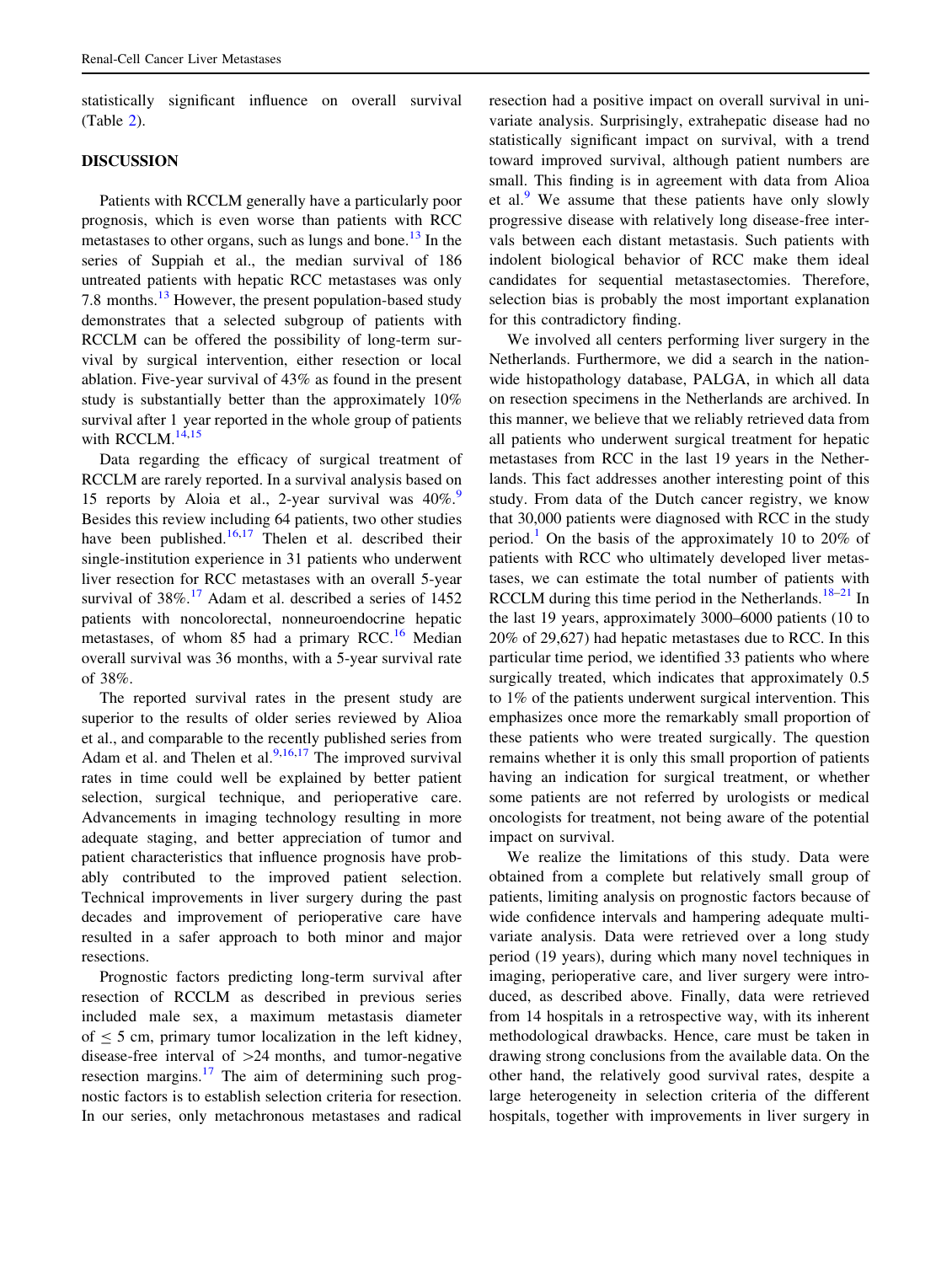<span id="page-5-0"></span>the last decade, suggest that even better survival rates could be reached after adequate patient selection.

The survival rates presented in this study and the results of previous studies compare well with the results of hepatic resection for colorectal metastases.  $9,16,17$  $9,16,17$  Likewise, these survival rates are also certainly not inferior to results after resection of pulmonary metastases in patients with RCC. The outcomes of surgery on RCC metastases to the lungs have been well investigated. Several relatively large series, although retrospective and nonrandomized, emphasize a survival benefit, and the possibility of long-term survival (up to 37% 5-year survival rate) after radical resection in selected patients with relatively few complications.<sup>7[,22,23](#page-6-0)</sup>

An aggressive surgical approach to these pulmonary metastases, in which a radical resection can be achieved, is currently considered as the appropriate treatment. The future will tell whether surgical treatment for RCCLM will achieve the same status as in treatment of RCC lung metastases. Although molecularly targeted therapies have resulted in marked survival benefit in metastatic RCC, they do not provide the possibility of long-term survival. The results of this study, and of comparable reports in literature, presume a wider indication for liver resection in patients with RCC, and deny the suggestion that patients with RCCLM cannot be cured. Future research should also further define the role of molecularly targeted therapy in possible (neo)adjuvant therapies.

In conclusion, surgical treatment of hepatic metastases from RCC is only performed in approximately 1% of patients. Data from this study, in accordance with data from almost 150 patients reported in the literature, suggest that surgical treatment can provide favorable survival rates, with a 5-year survival of 43%. The present data on survival rates after surgery, combined with the unavailability of effective systemic therapies, justify an aggressive surgical approach in patients with hepatic metastases from RCC when a margin-negative resection can be obtained.

CONFLICT OF INTEREST The authors declare no conflict of interest.

OPEN ACCESS This article is distributed under the terms of the Creative Commons Attribution Noncommercial License which permits any noncommercial use, distribution, and reproduction in any medium, provided the original author(s) and source are credited.

#### APPENDIX

Collaborators of the Dutch Study Group for Liver Surgery includes K. P. de Jong, University Medical Center Groningen (UMCG), Groningen; A. M. Rijken, Amphia Hospital, Breda; M. P. van den Tol, VU Medical Centre, Amsterdam; R. A. Tollenaar, Leiden University Medical Center, Leiden; J. R. van der Sijp, Medisch Centrum Haaglanden, the Hague; E. J. Hesselink, Gelre Ziekenhuizen, Apeldoorn; R. M. van Dam, Maastricht University Medical Center; J. M. Klaase, Medisch Spectrum Twente, Enschede; W. Vening, Máxima Medical Center, Veldhoven; J. A. Van Kollenburg, Maasland Hospital, Sittard.

## REFERENCES

- 1. Association of Comprehensive Cancer Centres. Incidence of renal cell carcinoma. 2010. [http://www.ikcnet.nl/cijfers/index.](http://www.ikcnet.nl/cijfers/index.php?taal=en&frequentiemaat=1) [php?taal=en&frequentiemaat=1](http://www.ikcnet.nl/cijfers/index.php?taal=en&frequentiemaat=1). Accessed 28 July 2010.
- 2. Mickisch GH, Garin A, van Poppel H, de Prijck L, Sylvester R, European Organisation for Research and Treatment of Cancer (EORTC) Genitourinary Group. Radical nephrectomy plus interferon-alfa-based immunotherapy compared with interferon alfa alone in metastatic renal-cell carcinoma: a randomised trial. Lancet 2001;358(9286):966–70.
- 3. Gupta K, Miller JD, Li JZ, Russell MW, Charbonneau C. Epidemiologic and socioeconomic burden of metastatic renal cell carcinoma (mRCC): a literature review. Cancer Treat Rev. 2008;34:193–205.
- 4. DiBiase SJ, Valicenti RK, Schultz D, et al. Palliative irradiation for focally symptomatic metastatic renal cell carcinoma: support for dose escalation based on a biological model. J Urol. 1997; 158(3 Pt 1):746–9.
- 5. Escudier B, Eisen T, Stadler WM, et al. Sorafenib for treatment of renal cell carcinoma: final efficacy and safety results of the phase III treatment approaches in renal cancer global evaluation trial. J Clin Oncol. 2009;27:3312–8.
- 6. Motzer RJ, Hutson TE, Tomczak P, et al. Overall survival and updated results for sunitinib compared with interferon alfa in patients with metastatic renal cell carcinoma. J Clin Oncol. 2009; 27:3584–90.
- 7. Pfannschmidt J, Hoffmann H, Muley T, et al. Prognostic factors for survival after pulmonary resection of metastatic renal cell carcinoma. Ann Thorac Surg. 2002;74:1653–7.
- 8. Dineen MK, Pastore RD, Emrich LJ, Huben RP. Results of surgical treatment of renal cell carcinoma with solitary metastasis. J Urol. 1988;140:277–9.
- 9. Aloia TA, Adam R, Azoulay D, Bismuth H, Castaing D. Outcome following hepatic resection of metastatic renal tumors: the Paul Brousse Hospital experience. HPB (Oxford). 2006;8:100-5.
- 10. Casparie M, Tiebosch AT, Burger G, et al. Pathology databanking and biobanking in The Netherlands, a central role for PALGA, the nationwide histopathology and cytopathology data network and archive. Cell Oncol. 2007;29:19–24.
- 11. Gouw AS, de Jong KP. Images in hepatology: ''cholangitis carcinomatosa.'' J Hepatol 1997;27:755.
- 12. Dindo D, Demartines N, Clavien PA. Classification of surgical complications: a new proposal with evaluation in a cohort of 6336 patients and results of a survey. Ann Surg. 2004;240: 205–13.
- 13. Suppiah R, Shaheen PE, Elson P, et al. Thrombocytosis as a prognostic factor for survival in patients with metastatic renal cell carcinoma. Cancer. 2006;107:1793–800.
- 14. Maldazys JD, deKernion JB. Prognostic factors in metastatic renal carcinoma. J Urol. 1986;136:376–9.
- 15. Motzer RJ, Bander NH, Nanus DM. Renal-cell carcinoma. N Engl J Med. 1996;335:865–75.
- 16. Adam R, Chiche L, Aloia T, et al. Hepatic resection for noncolorectal nonendocrine liver metastases: analysis of 1,452 patients